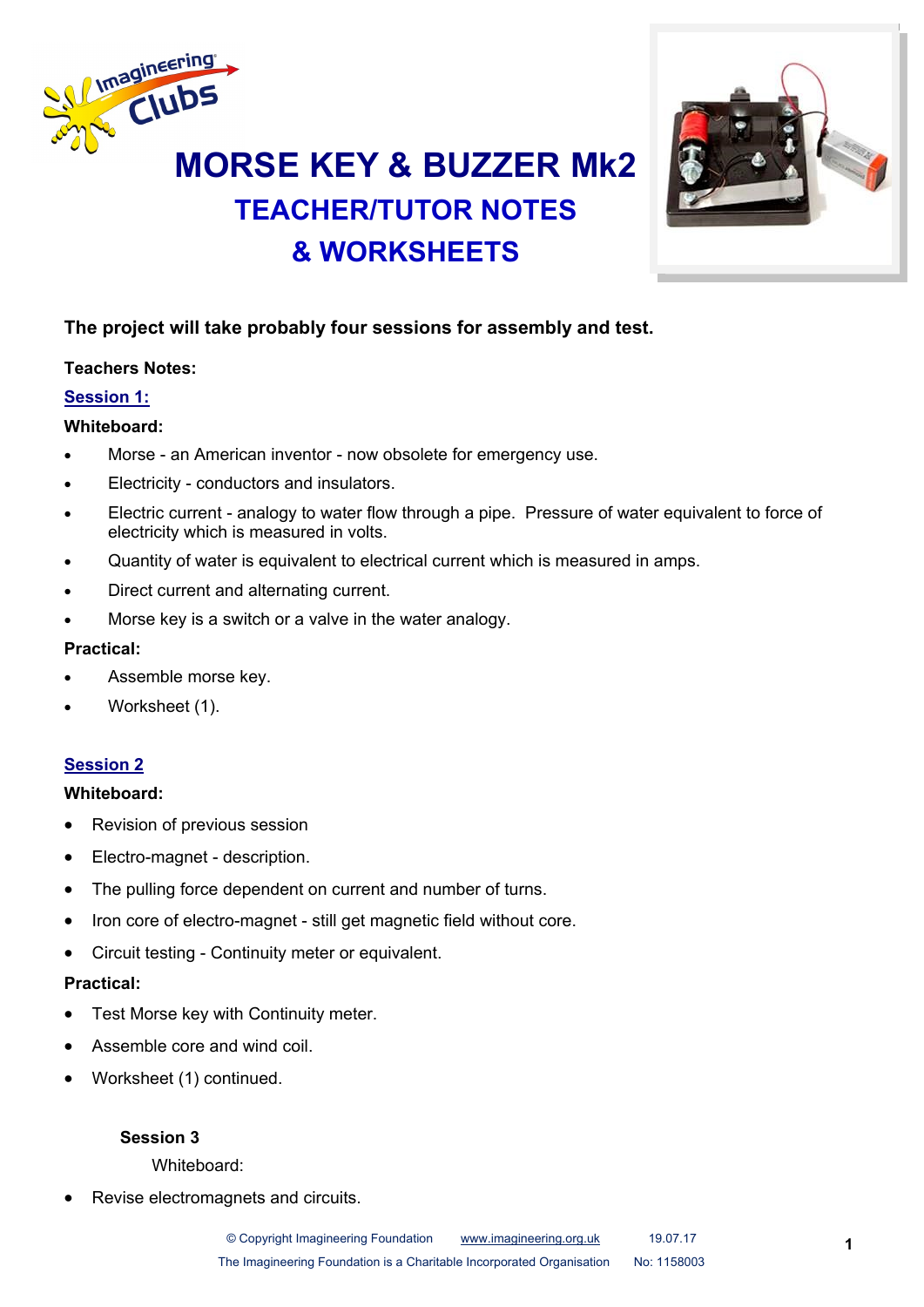



#### **Session 3**

#### **Whiteboard:**

- Revise electromagnets and circuits.
- **Circuit of buzzer**
- Make and break circuit.
- Testing of electromagnet with a battery and piece of iron.

#### **Practical:**

- Assemble buzzer.
- Worksheet (2).

#### **Session 4**

#### **Whiteboard:**

- Revise electromagnets and circuits.
- Revise make and break circuit.
- Discuss testing of buzzer.
- Adjustment of buzzer.

#### **Practical:**

- Adiust buzzer.
- Test buzzer with battery.
- Test buzzer and Morse key circuit with battery.
- Send messages.
- Worksheet (2)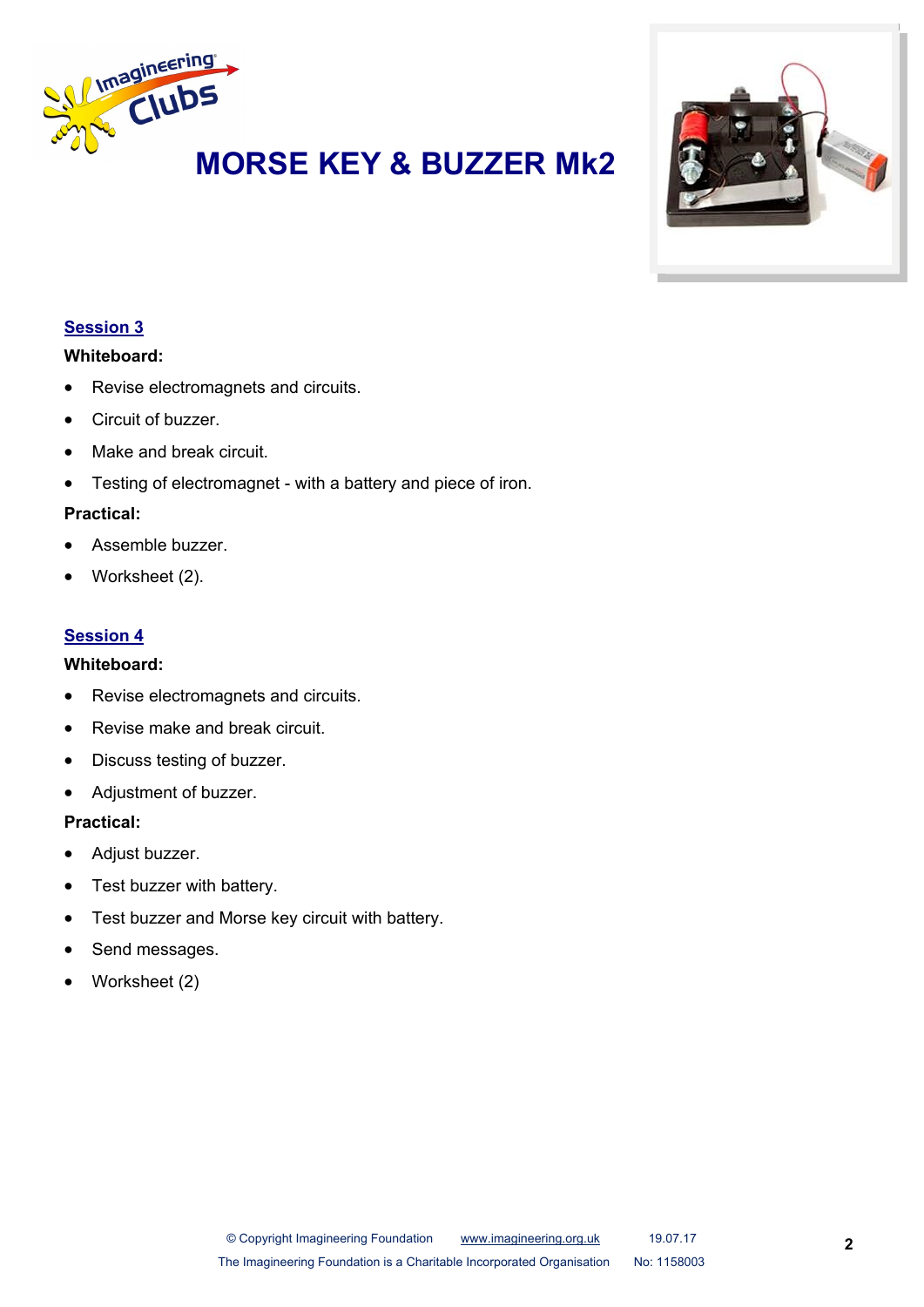



## **International Morse Code**

- 1. The length of a dot is one unit.
- 2. A dash is three units.
- 3. The space between parts of the same letter is one unit.
- 4. The space between letters is three units.
- 5. The space between words is seven units.

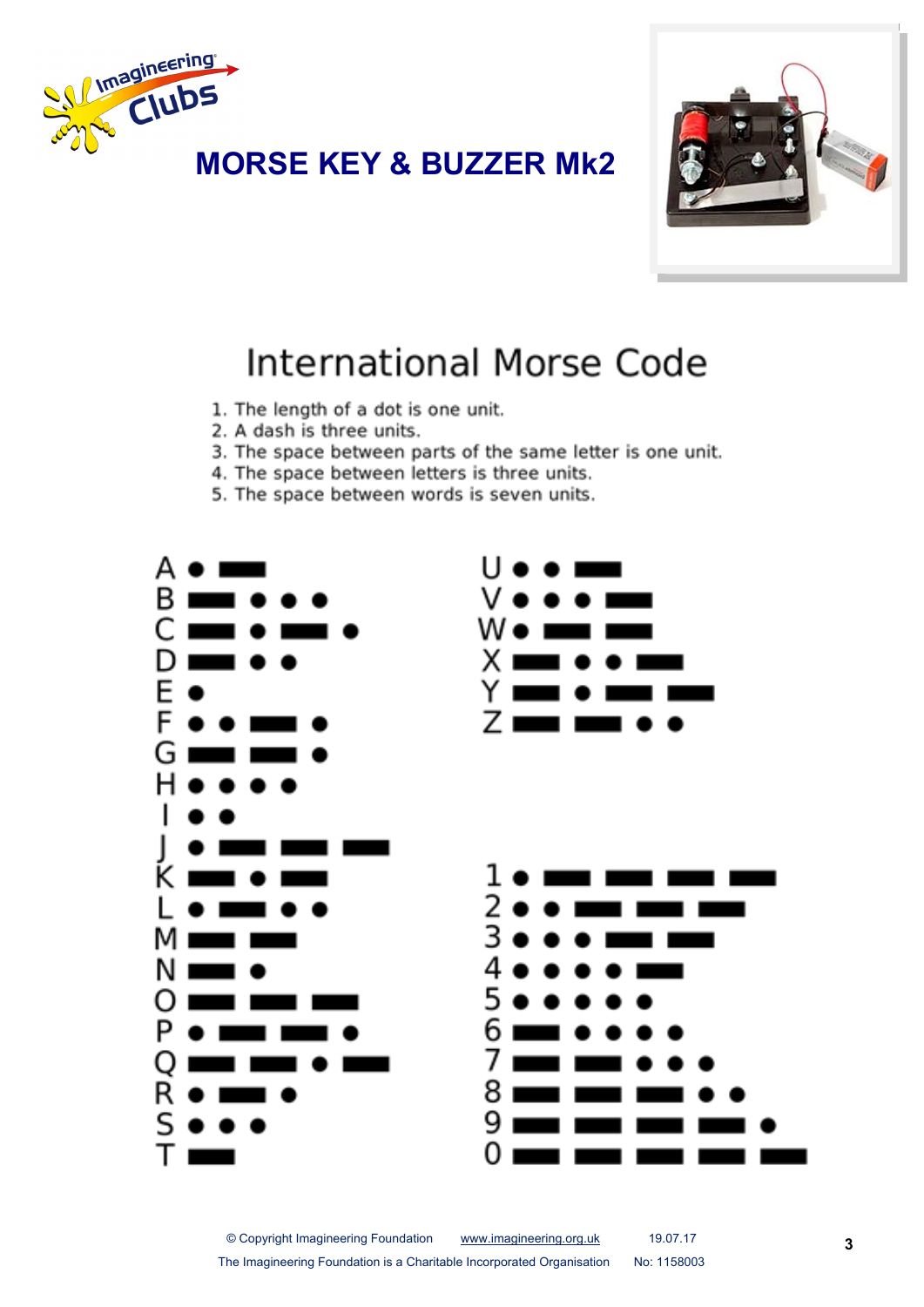



#### **The Morse Key & Buzzer project brings out two subject areas:**

#### **Electromagnetism and circuits**

- Electromagnetism can be contrasted with permanent magnetism as represented in the Magnetic Compass project.
- The basic principle is that current flowing through a wire generates a magnetic field around the wire. By winding the wire in a coil, and also giving this coil an iron core (a bolt), the field is concentrated to perform a useful function, in this case to attract a spring strip (the armature).
- In this circuit, when the key is pressed current flows through the coil and pulls the strip towards the bolt. This causes it to leave contact with the pointed screw and so breaks the circuit that generates the magnetic field. It then springs back to contact the pointed screw and make the circuit again. This make and break process is what generates the buzz.

#### **Communications and codes**

- Widespread and rapid communication is taken for granted today. It is worth going back through time with the children time to think of how things were before all the modern facilities had been invented. How did people communicate over distance in Roman times ? Yes they could send a runner or a horseman to carry the message. But there is evidence that they also used a visual code as illustrated in the Additional Notes.
- Moving forward to the 1800s electricity and magnetism had been demonstrated and explained by Michael Faraday in London. Samuel Morse was aware of the growing need to send messages quickly over 100s of miles, for example as railways developed across America. He heard about electromagnetism and realised this could be used for sending messages and developed his famous Morse code using on-offs pulses of long and short in different combinations.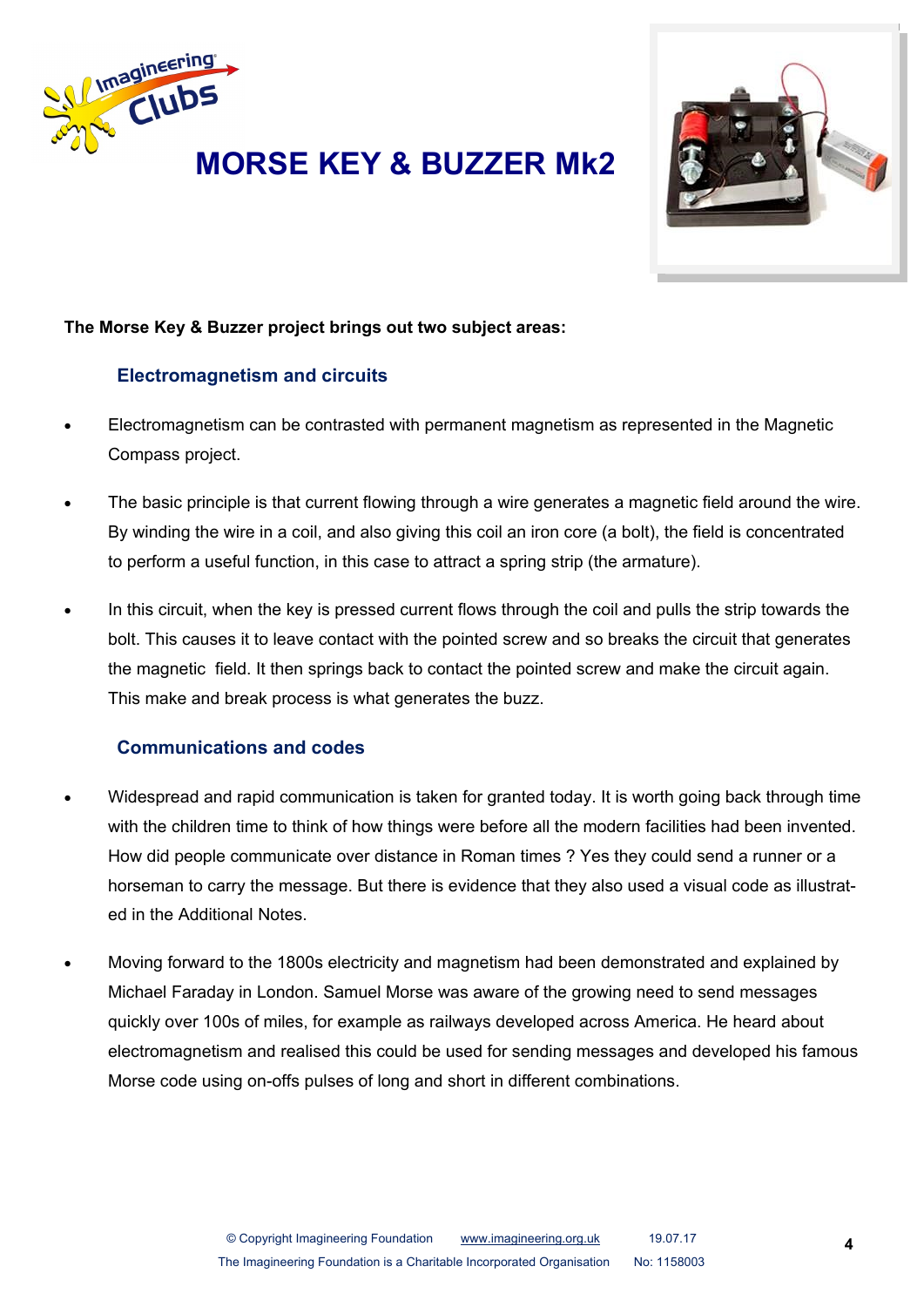

## **MORSE KEY & BUZZER Mk2**



#### **ADDITIONAL NOTES**

You can introduce the project by mentioning the two subject areas.

Assuming the Magnetic Compass has been made as the preceding project it can be used as a **magnetometer** .

Take the coil of wire in the MK&B kit and scrape the enamel insulation off each end

At this point you can emphasise that the two regular problems with making the kits are failing to scrape off the enamel, and pulling out the wire to make a 'bird's nest' (which takes 10 minutes to untangle) rather than unwinding it.

- Stretch out about 200 mm. Connect each end of the coil to the 6 volt battery (usually 4 AA cells)
- Bring the wire near the compass and see the card swing
- Disconnect the battery before the wire heats up too much

To demonstrate the difference between a permanent and electro magnet it is useful to have a wound coil from a MK&B as a separate item

- Take a horseshoe magnet and show a large paper clip firmly attached
- Connect each end of the coil to a battery and show the paper clip again firmly attached
- Then disconnect the coil and the paper clip drops off.

To illustrate the importance of **communication** you can go back in your time machine before all the modern electrical devices to 600 years ago when the **Incas** developed an empire along the Andes mountains based on a network of royal runners (see pictures). In 100 years this network had grown to 14,000 miles and the empire covered the whole west coast of South America

Even earlier the **Romans** had developed a long range visual communication method using a code

They had regular signalling points throughout their Empire. Remnants of these 'signalling towers' still remain along Hadrian's Wall.

Roman Soldiers could signal by lining up in two groups of five. They were all familiar with the type of grid below. So if two soldiers were standing on the Left-Hand-Side and three soldiers on the Right-Hand-Side that would be read as a letter 'H'.

Right Hand Side

|      | n |                                     |   |                         |  |  |          |
|------|---|-------------------------------------|---|-------------------------|--|--|----------|
| Left |   |                                     |   |                         |  |  |          |
| Hand |   |                                     | Μ | N                       |  |  |          |
| Side |   |                                     |   |                         |  |  |          |
|      |   |                                     | W |                         |  |  |          |
|      |   | © Copyright Imagineering Foundation |   | www.imagineering.org.uk |  |  | 19.07.17 |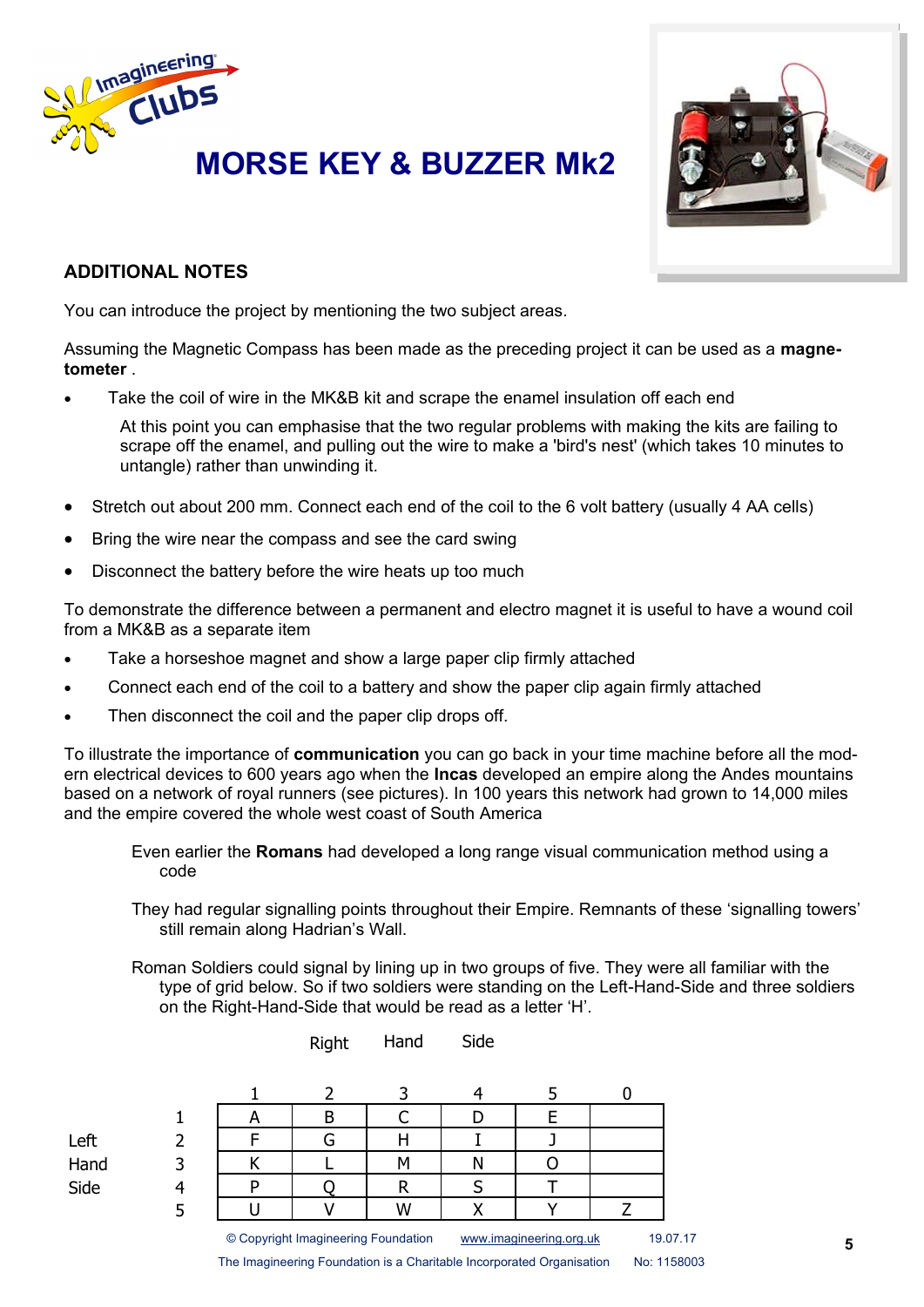



### **SAMUEL F B MORSE**

- Born 1791
- Artist
- Lived in England 1811 1815, exhibited at Royal Academy
- 1832 appointed Prof Painting & Sculpture in New York
- on voyage to USA overheard discussion on electromagnets seeded idea
- now remembered for his code
- most significant invention was landline telegraph system



#### **Linking 2 Morse Key & Buzzer sets to send messages**

Two sets of Morse Key & Buzzer can be linked with a triple cable to send messages between two

rooms. Connections (in broken line) to enable two units to communicate with each other.



The Imagineering Foundation is a Charitable Incorporated Organisation No: 1158003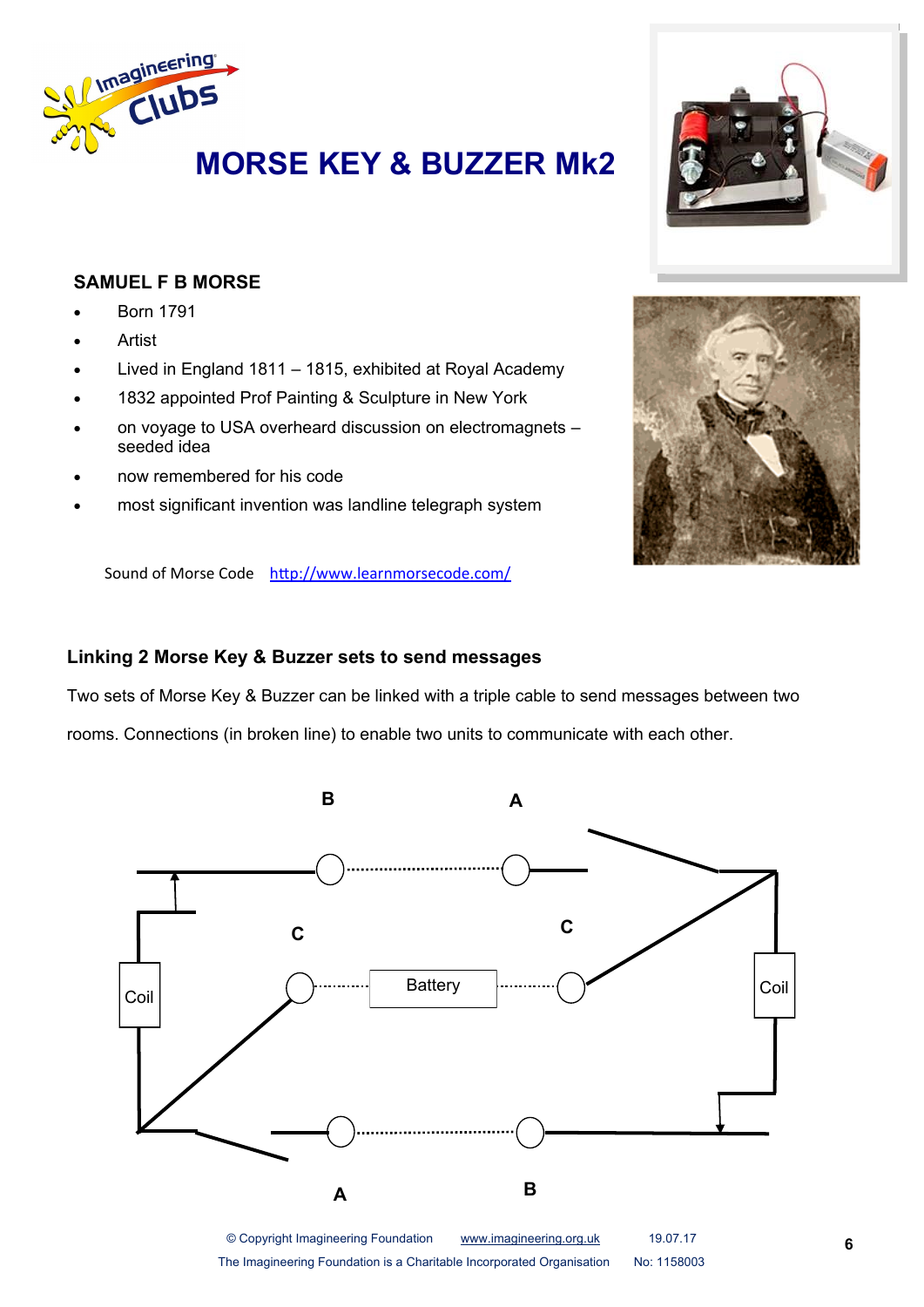

### **WORKSHEET 1**

| 1. | What is Morse for S O S                                |  |
|----|--------------------------------------------------------|--|
| 2. | What letter is -                                       |  |
| 3. | Draw a circuit for morse key & buzzer                  |  |
|    |                                                        |  |
| 4. | What does DC mean                                      |  |
| 5. | Give here examples of electrical switches in the house |  |
|    |                                                        |  |
|    |                                                        |  |
| 6. | Give three examples of electrical conductors           |  |
|    |                                                        |  |
|    |                                                        |  |
|    |                                                        |  |
| 7. | Give three examples of electrical insulators           |  |
|    |                                                        |  |
|    |                                                        |  |
|    |                                                        |  |
| 8. | Make a drawing of the Morse key                        |  |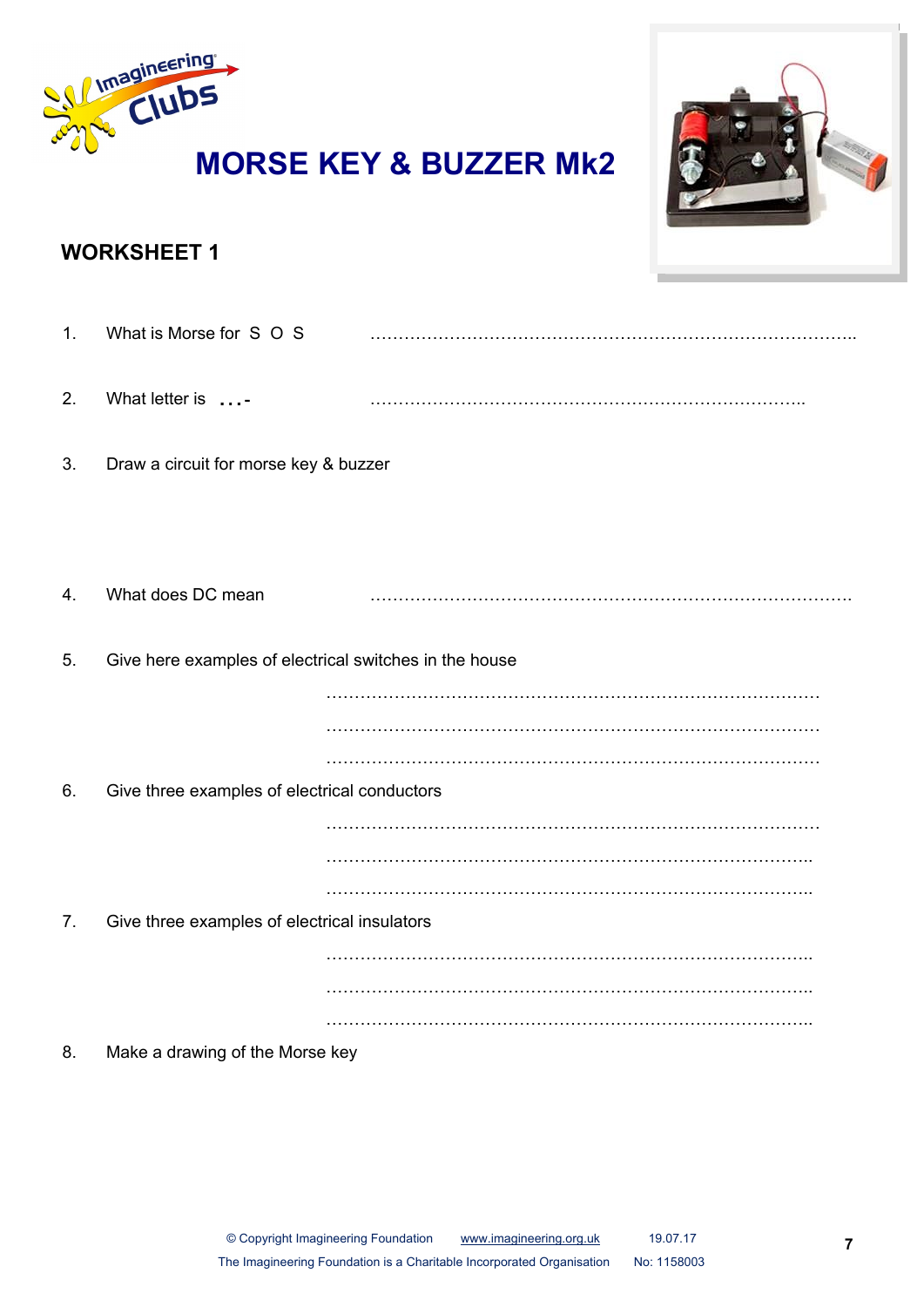



### **WORKSHEET 2**

| 1. |                                    |  |
|----|------------------------------------|--|
| 2. | How do you make an electro-magnet? |  |
|    |                                    |  |
| 3. |                                    |  |
|    |                                    |  |
| 4. |                                    |  |
|    |                                    |  |

- 5. Draw a 'make and break' circuit
- 6. Draw the buzzer and colour the parts that conduct electricity red so that someone else can follow the circuit.

7 Write a story about someone who was saved from a burning house by sending a message in Morse.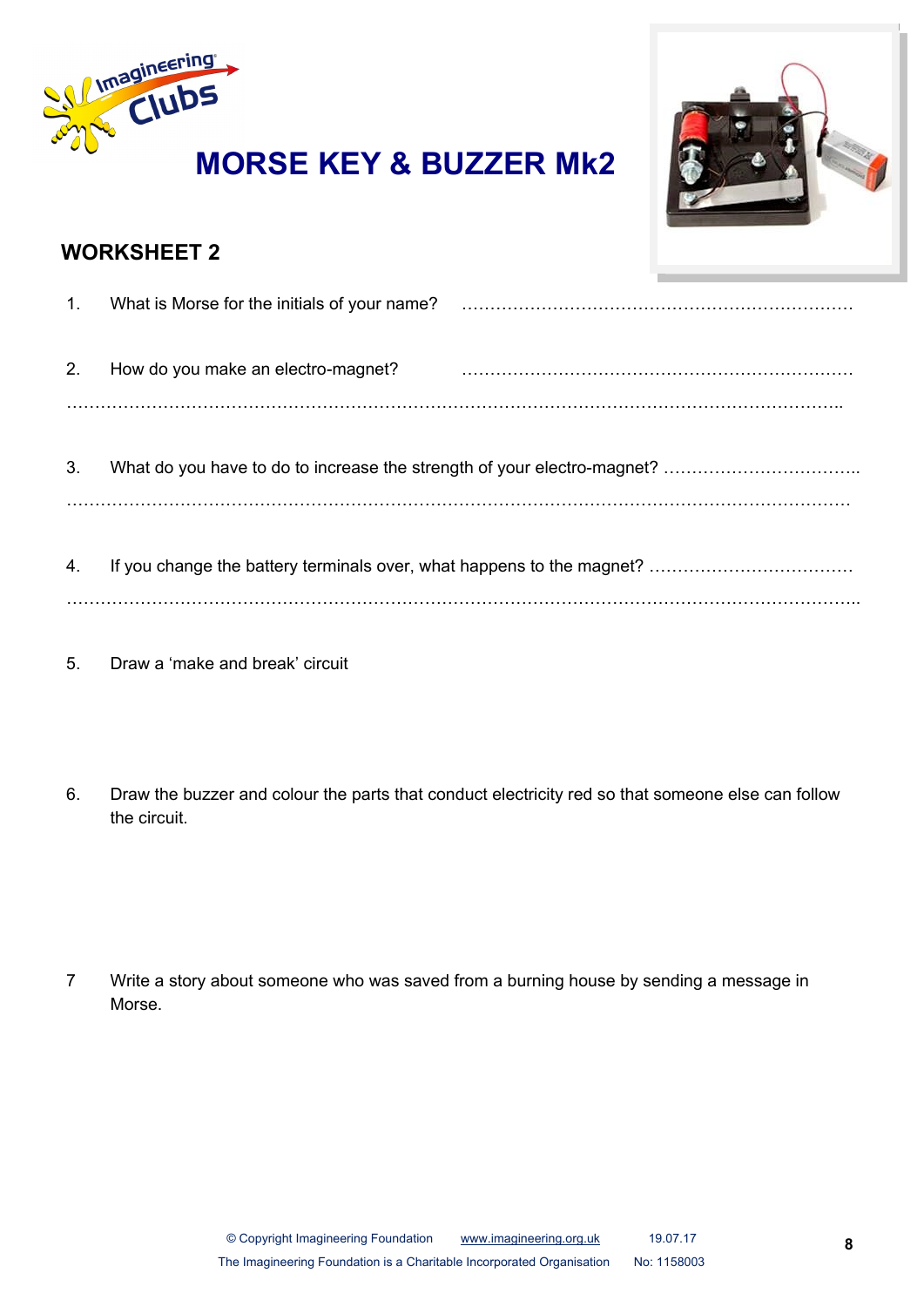



### **WORKSHEET 3**

**Complete the following circuits by drawing in the connections between the components then complete the sentences in the "how it works" boxes using the correct words from those supplied.**

#### **The Simple Buzzer**



**The Morse Key Buzzer**

| Core, switch, circuit, plastic, monkey, aluminium, iron,<br>steel, coil, weaker, stronger, battery, electricity, spring<br>How it works<br>Connecting the __________________completes the<br>The electromagnet attracts ____________________ and<br>The more turns in the ______________________<br>the _____________the electromagnet becomes.<br>magnet stronger.<br>Core, code, circuit, shopping trolley, armature, iron, coil,<br>elephant, stronger, battery, wheel, key, Morse,<br>electromagnet<br><u>How it works</u><br>Pressing the ________________________completes the<br>The armature is attracted to the _____________ which<br>then breaks the circuit and the state of the springs<br>back. The _______________is attracted to the |  |
|------------------------------------------------------------------------------------------------------------------------------------------------------------------------------------------------------------------------------------------------------------------------------------------------------------------------------------------------------------------------------------------------------------------------------------------------------------------------------------------------------------------------------------------------------------------------------------------------------------------------------------------------------------------------------------------------------------------------------------------------------|--|
|                                                                                                                                                                                                                                                                                                                                                                                                                                                                                                                                                                                                                                                                                                                                                      |  |
|                                                                                                                                                                                                                                                                                                                                                                                                                                                                                                                                                                                                                                                                                                                                                      |  |
|                                                                                                                                                                                                                                                                                                                                                                                                                                                                                                                                                                                                                                                                                                                                                      |  |
|                                                                                                                                                                                                                                                                                                                                                                                                                                                                                                                                                                                                                                                                                                                                                      |  |
|                                                                                                                                                                                                                                                                                                                                                                                                                                                                                                                                                                                                                                                                                                                                                      |  |
|                                                                                                                                                                                                                                                                                                                                                                                                                                                                                                                                                                                                                                                                                                                                                      |  |
|                                                                                                                                                                                                                                                                                                                                                                                                                                                                                                                                                                                                                                                                                                                                                      |  |
|                                                                                                                                                                                                                                                                                                                                                                                                                                                                                                                                                                                                                                                                                                                                                      |  |
|                                                                                                                                                                                                                                                                                                                                                                                                                                                                                                                                                                                                                                                                                                                                                      |  |
|                                                                                                                                                                                                                                                                                                                                                                                                                                                                                                                                                                                                                                                                                                                                                      |  |
|                                                                                                                                                                                                                                                                                                                                                                                                                                                                                                                                                                                                                                                                                                                                                      |  |
|                                                                                                                                                                                                                                                                                                                                                                                                                                                                                                                                                                                                                                                                                                                                                      |  |
| _______________ again.                                                                                                                                                                                                                                                                                                                                                                                                                                                                                                                                                                                                                                                                                                                               |  |
| This keeps happening very quickly whilst the                                                                                                                                                                                                                                                                                                                                                                                                                                                                                                                                                                                                                                                                                                         |  |
| is pressed. By pressing and releasing                                                                                                                                                                                                                                                                                                                                                                                                                                                                                                                                                                                                                                                                                                                |  |
|                                                                                                                                                                                                                                                                                                                                                                                                                                                                                                                                                                                                                                                                                                                                                      |  |
| messages to each other.<br>send                                                                                                                                                                                                                                                                                                                                                                                                                                                                                                                                                                                                                                                                                                                      |  |